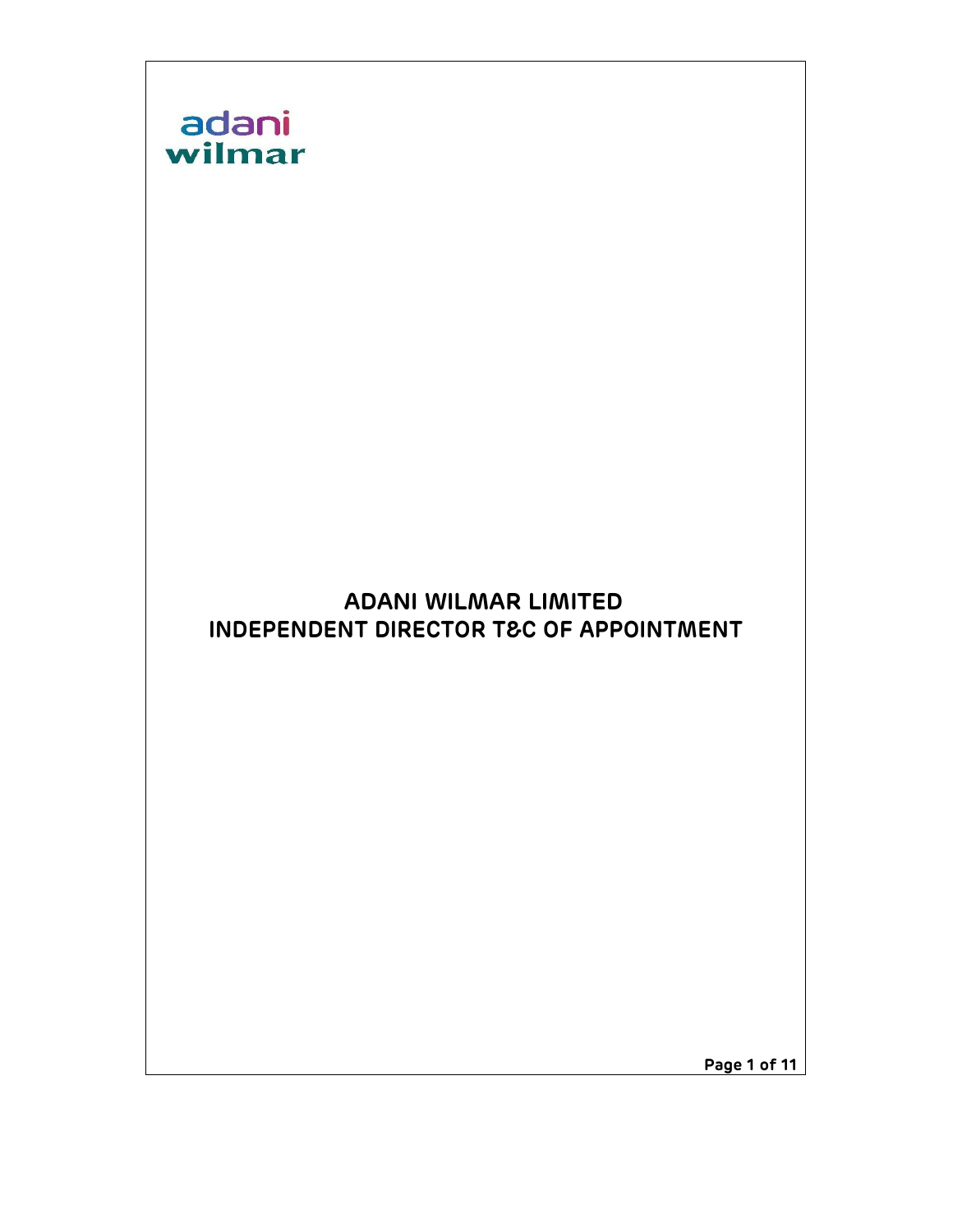## INDEPENDENT DIRECTOR T&C OF APPOINTMENT

Date:

To

(Insert Name of Director) (Insert Address)

Dear [ $\bullet$ ],

**Resp. 1988**<br>
INDEPENDENT DIRECTOR T&C OF APPOINTMENT<br>
Date:<br>
To<br>
(Insert Name of Director) (Insert Address)<br>
Dear [e],<br>
Re: Your appointment as an Independent Director of Adani Wilmar<br>
Limited.<br>
We are pleased to inform y Limited.

We are pleased to inform you that at the Annual General Meeting held on [●], shareholders have approved your appointment as an Independent Director of the Company to hold office for a period of [●] consecutive years w.e.f. [●]. The Brief outline for the appointment is as below:

- 1. During your tenure as an Independent Director, you will have to submit a declaration at the beginning of every Financial Year under Section 149(7) of the Companies Act, 2013 ("Act") stating that you meet the criteria for independence.
- 2. So long as you are an Independent Director of the Company, the number of companies in which you hold office as a Director or a Chairman or Committee member will not exceed the limit stipulated under the Act and the Listing Regulations.
- 3. As advised by the Board, during the tenure of office, you may be required to serve on one or more Committees of the Board established by the Companyas per its terms of reference.
- 4. You have been appointed on the following Committees of the Board: